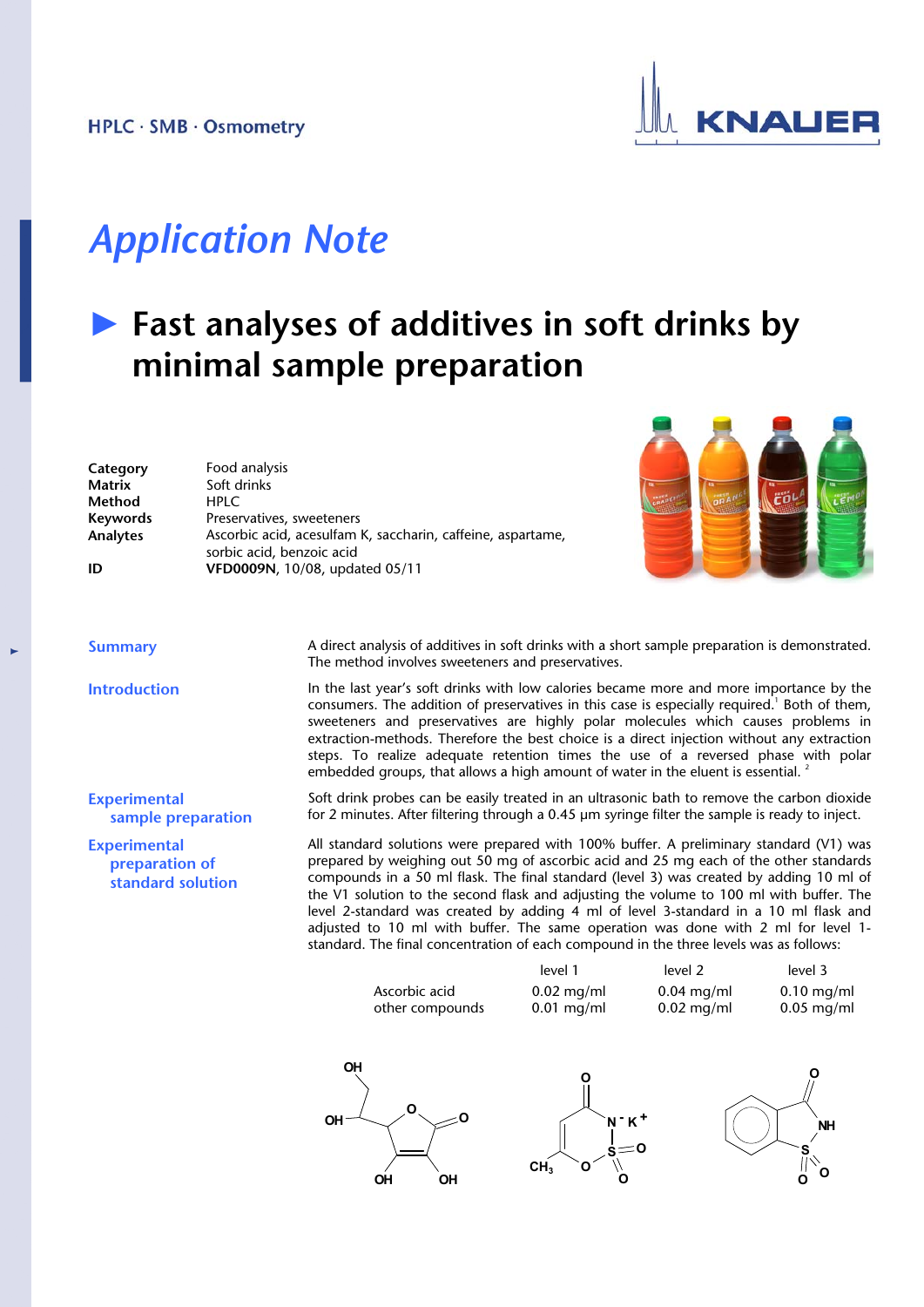#### HPLC · SMB · Osmometry





#### **Fig. 1**

 $\mathbf{r}$ 

Chromatogram of the level 2 standard.

### **Method parameters**

| Column             | ProntoSIL 120-3 C18 ace EPS 100 x 2 mm                   |     |          |                       |  |
|--------------------|----------------------------------------------------------|-----|----------|-----------------------|--|
| Eluent A           | 20 mM KH <sub>2</sub> PO <sub>4</sub> (adjusted to pH 3) |     |          |                       |  |
| <b>Eluent B</b>    | acetonitrile                                             |     |          |                       |  |
| <b>Gradient</b>    | Time [min]                                               | % A | $%$ B    | Flow rate<br>[m]/min] |  |
|                    | 0.00                                                     | 100 | $\Omega$ | 0.40                  |  |
|                    | 1.50                                                     | 100 | $\Omega$ | 0.40                  |  |
|                    | 5.00                                                     | 65  | 35       | 0.40                  |  |
|                    | 8.50                                                     | 65  | 35       | 0.40                  |  |
|                    | 10.00                                                    | 100 | $\Omega$ | 0.70                  |  |
|                    | 15.00                                                    | 100 | $\Omega$ | 0.70                  |  |
|                    | 16.00                                                    | 100 | $\Omega$ | 0.40                  |  |
| Injection volume   | $5 \mu$                                                  |     |          |                       |  |
| Column temperature | 40 $°C$                                                  |     |          |                       |  |
| System pressure    | approx. 88 bar for 0.4 ml/min                            |     |          |                       |  |
| <b>Detection</b>   | UV at 220 nm                                             |     |          |                       |  |
| <b>Run time</b>    | 8.5 min (16 min incl. regeneration)                      |     |          |                       |  |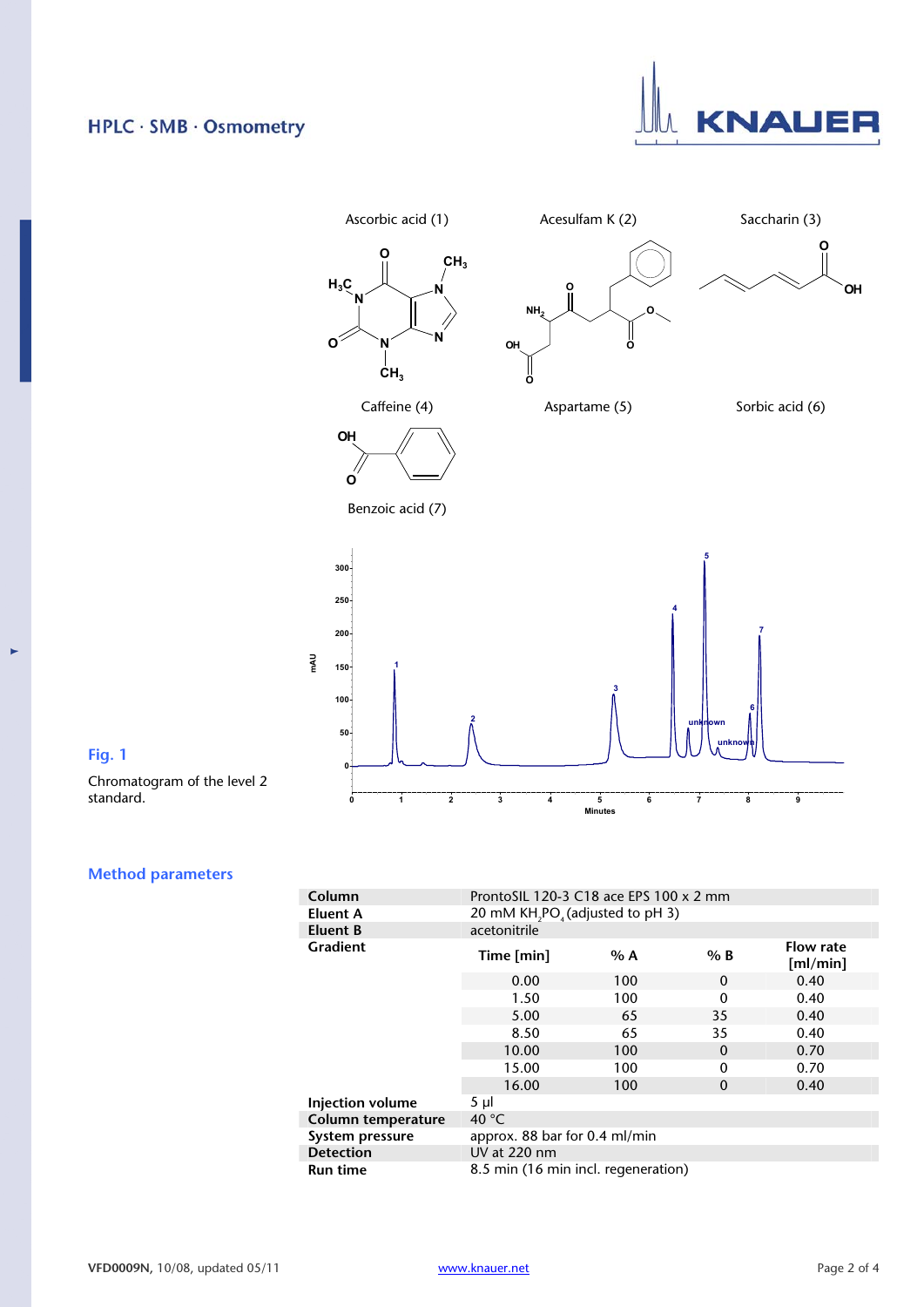#### HPLC · SMB · Osmometry





#### **Substance** t<sub>R</sub> [min] mg/l LOD [mg/l]<br>Ascorbic acid 0.87 0.014 0.00013 **Ascorbic acid** 0.87 0.014 0.00013 **Acesulfam K** 2.44 0.085 **Saccharin** 5.31 - 5.31 - 5.31 - 5.31 - 5.31 - 5.31 - 5.31 - 5.31 - 5.31 - 5.31 - 5.31 - 5.31 - 5.46 - 5.46 - 5.46 - 5.46 - 5.46 - 5.46 - 5.46 - 5.46 - 5.46 - 5.46 - 5.46 - 5.46 - 5.46 - 5.46 - 5.46 - 5.46 - 5.47 - 5.47 - **Caffeine** 6.46 - - **Aspartam** 7.11 0.007 0.008 **Sorbic acid** 8.03 - - **Benzoic acid** 8.22

**Conclusion A separation of soft drink additive with easy sample preparation is accomplished by** reversed-phase HPLC using the ProntoSIL C18 ace EPS column and Smartline HPLC. It could be appear a separation of molecules with different polarities and a runtime less than 12 minutes.

**References** 1 Pressemitteilung Landesbetrieb Hessisches Landeslabor 4. April 2008

2 Ron Lewis, LC Varian Application Note Nr. 23

ProntoSIL C18 ace APS belongs to the new group of stationary RP-supports with polar embedded groups. This phase can be used with 100% water us eluent. In addition, it offers a maximum of hydrophobicity combined with a maximum of polar selectivity. For the separation of basic and acidic groups these supports exhibit an enhanced polar selectivity.

| <b>Stationary phase</b> | ProntoSIL 120-3 C18 ace EPS |  |
|-------------------------|-----------------------------|--|
| USP code                | L1                          |  |
| Pore size               | $120 \text{ Å}$             |  |
| Pore volume             | $1.06$ ml/g                 |  |
| Specific surface area   | 323 $m^2/q$                 |  |
| Particle size           | 3 µm                        |  |
| Form                    | spherical                   |  |
| Surface area            | 300 $m^2/q$                 |  |
| % $C$                   | 18.5                        |  |
| Endcapping              | yes                         |  |
| <b>Dimensions</b>       | $100 \times 2$ mm           |  |
| Order number            | 10BF18APSG                  |  |



**Physical properties of recommended column**